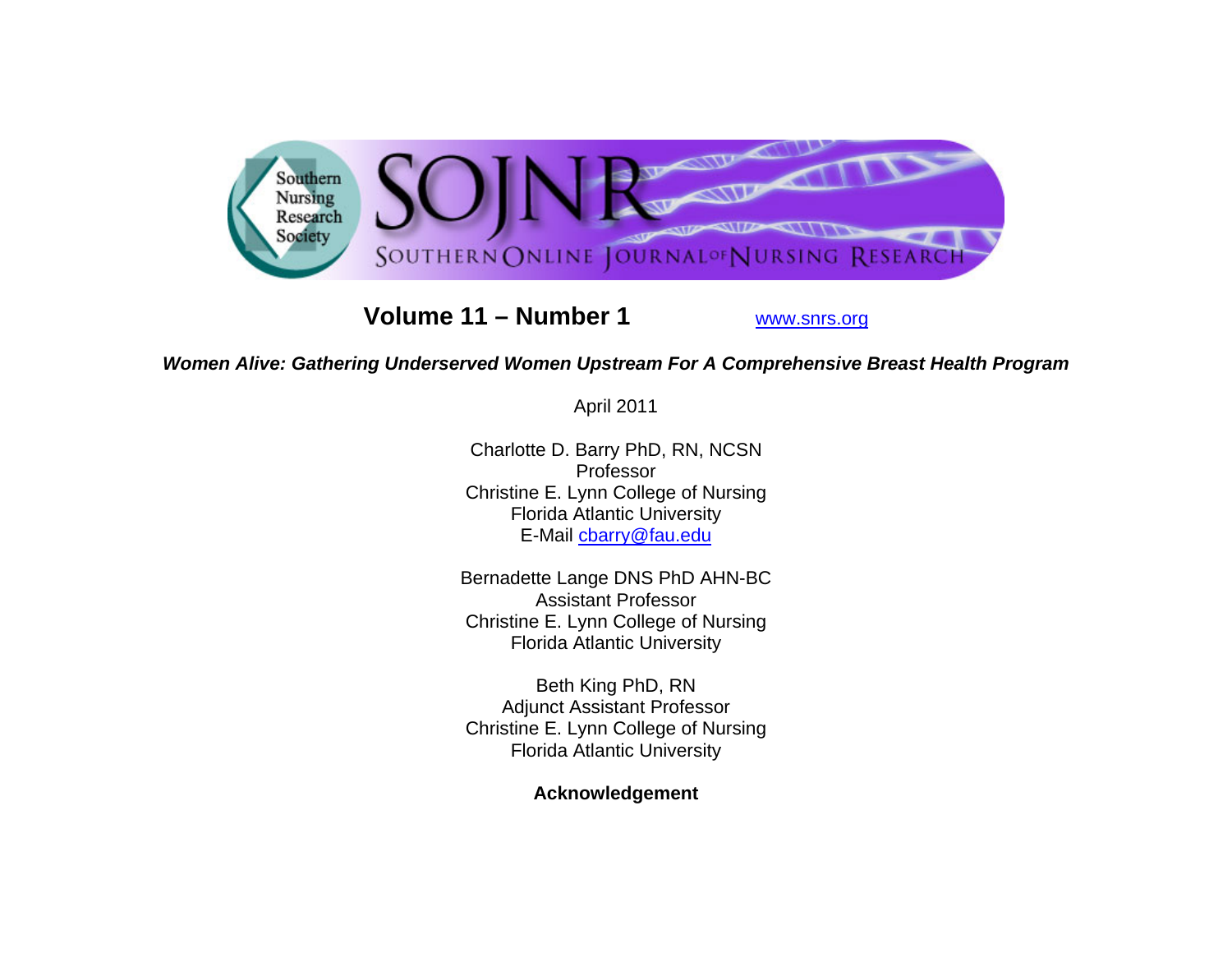Susan B. Komen Foundation.

#### **Abstract**

A comprehensive breast health program, Women Alive, was developed and implemented by faculty and staff at a college of nursing. A community nursing practice model (CNPM) grounded in the values of respect, caring and wholeness guided the program. A foundation funded the program to provide breast health education, screening, mammography, and follow up services. Access for community outreaches at local churches encouraged participation of more than 1,300 Haitian and Hispanic women who received instruction on breast health. Women were referred for clinical breast exams, mammography, and care coordination according to guidelines. An inquiry focus group method was used to collect narratives of 26 women. Four themes: opening, discovery; empowerment and gratitude described the experiences of participation in an upstream approach to breast health.

**Keywords:** ethnic minority women, breast cancer, breast health, community nursing, and health promotion

## *Women Alive: Gathering Underserved Women Upstream For A Comprehensive Breast Health Program*

*"We didn't know what to do before but because of this program you showed us how to check our breasts every month. We made a lot of changes."*

## **Introduction**

This paper provides a description of a successful community nursing outreach program for breast health and the results of a qualitative study exploring the experience of participation in this outreach. The program, titled "Women Alive," was funded by a foundation and was designed and implemented by faculty and staff of a college of nursing in southeastern United States. Using an upstream approach to understand the social, political and cultural context of women's lives, over 1,300 underserved Haitian and Hispanic women participated in this community outreach. A sample of women (n=26) contributed narrative data that described their experience of participating in the program. The purpose of this study was to explore the usefulness of an upstream approach to breast health promotion for underserved woman.

*Significance*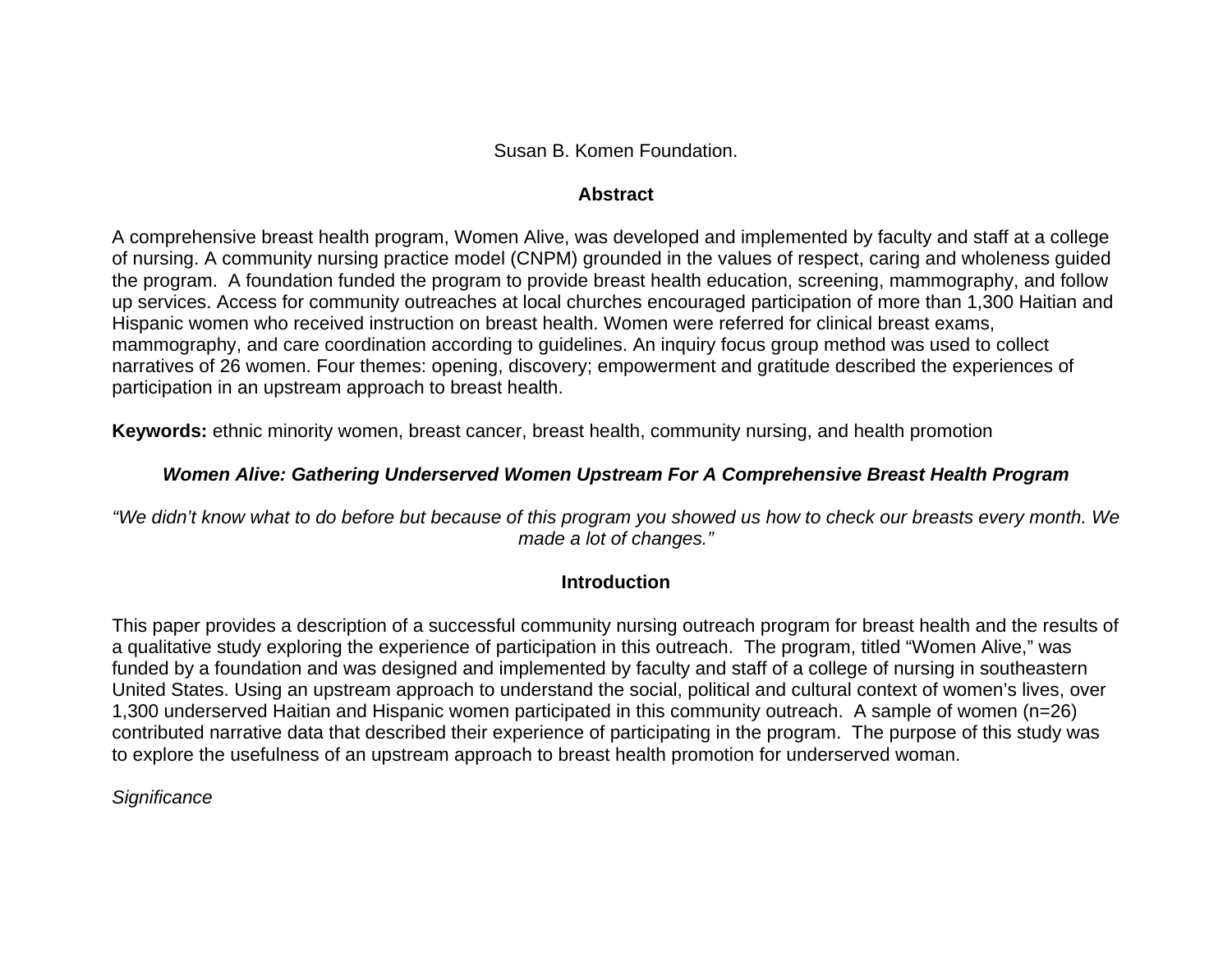The American Cancer Society**<sup>1</sup>** estimates that, in 2010, over 200,000 new cases of invasive breast cancer will be diagnosed and 40% of those women are expected to die. A higher rate of breast cancer among minority women is linked to the cultural, socio-economical, and political context of many ethnic groups living in the U.S.**2,3**

For many ethnic minority women in the community, the struggle to journey upstream for preventive health services is unimaginable. Haitian and Hispanic women represent a disproportionate number of ethnic minority women who do not receive adequate breast health care, and their cancer screening rates remain low.**4,5**

Early detection can reduce mortality yet ethnic minority women do not access breast health services with the same frequency as other women, and outcomes for detection, treatment, and survival reflect disparities.**6-8** Barriers to screening may range from lack of transportation to access health care to the failure of primary care providers to adhere to screening guidelines.**7-9** Although breast cancer is a priority agenda item for *Healthy People 2010*, and the National Cancer Institute specifically recognizes cancer health disparities in ethnic minorities as a burgeoning health issue, there is a lack of research specific to ethnic minority women.<sup>19</sup>

The stigmatization of breast cancer for women varies with race, culture and ethnicity. Further, the cultural beliefs of some African American, African Caribbean, and Hispanic women include fatalism (the inevitability of cancer in a lifetime) or that the treatments for cancer are more harmful and physically damaging than the cancer.<sup>7,8</sup> There exists a gap of knowledge related to Haitian women and breast cancer. Studies which include Haitian as the primary participants are scarce. This study helps close the gap.

#### *Background*

Faculty and staff from a university-affiliated Community Nursing Project (CNP) developed and implemented the Women Alive Program (WAP) for breast health. The intent of the WAP was to promote an upstream approach for ethnic minority women in underserved communities in a large county in the southeastern United States. Funding received from a foundation was used to design and implement a culturally sensitive program to reach women with limited access to health care. Faith communities opened their doors to the WAP and encouraged parishioners to gather and share their stories of caring for themselves and others.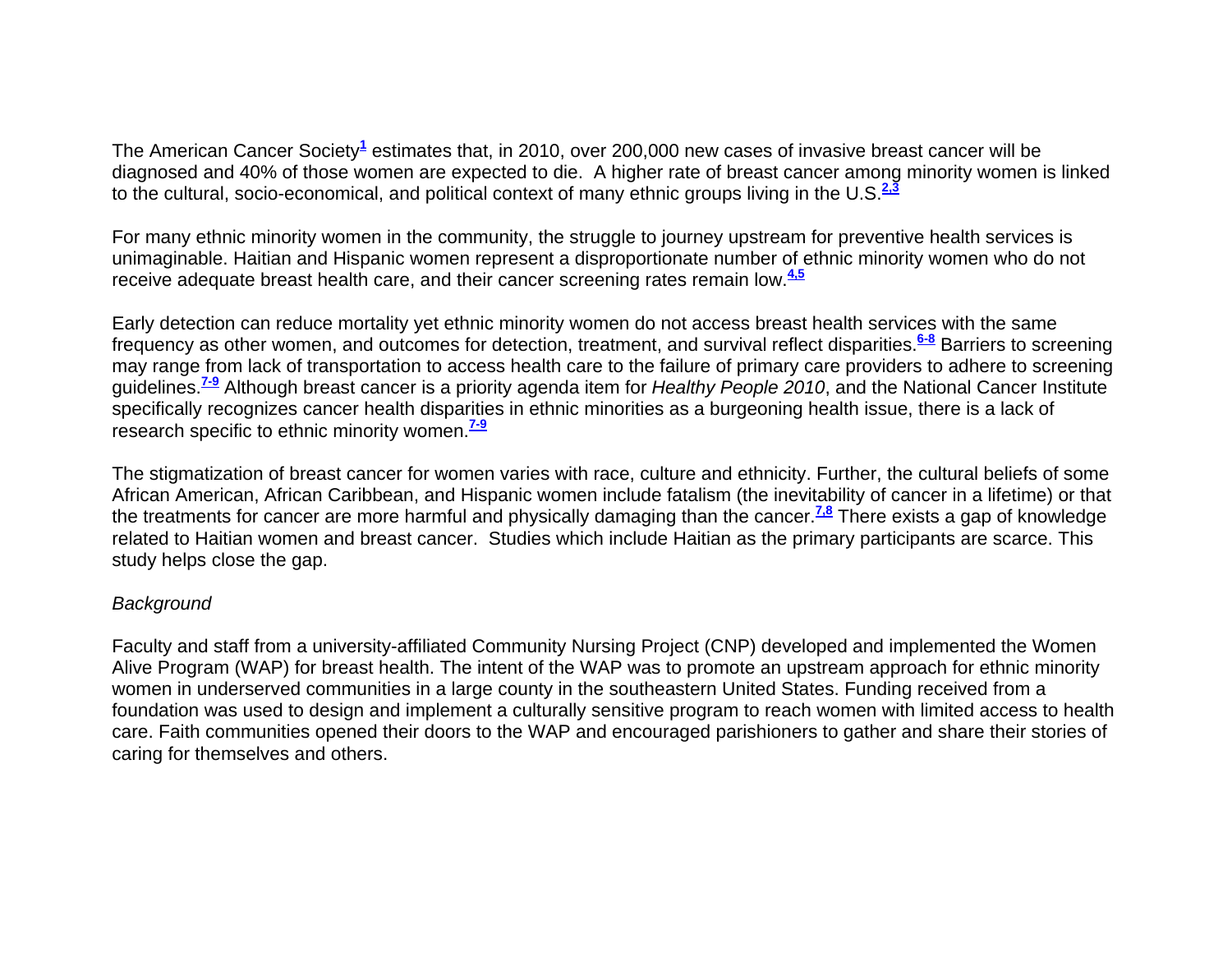*The Community Nursing Project (CNP).* The Community Nursing Project (CNP) provides health care for children and families throughout public schools clustered in underserved, ethnically and culturally diverse communities in a county of approximately 1.2 million persons. Faculty and students provide nursing and social services, which are directed to promote well-being and early intervention. The CNP was designed to demonstrate the integration of nursing practice, research, education, and development in community-based settings. Participatory-action approaches are employed throughout the CNP, and the inquiry group method**<sup>9</sup>** is used as the primary means of ongoing assessment. These approaches are grounded in the value of respect for the participants who are considered experts in their own care. The researchers and participants are partners in uncovering the meaning of the program.

Calls for nursing are expressions from the participants to be understood and to be cared for. These calls are indentified and used to create unique nursing responses with persons and groups in the various schools and communities. Collaboration is essential between communities, health care providers, foundations and governmental partners. Purposes, activities, and outcomes of the CNP are grounded in the philosophy and mission of the college of nursing and focus on nursing as nurturing the wholeness of persons and environment through caring.

## **Theoretical Approach**

The specific theoretical perspective of the Community Nursing Practice Model [CNPM] grounded the design for the WAP. The CNPM is value based and offers the transcendent values of respect, caring, and wholeness of persons as an overarching guide for practice. The focus of nursing is nurturing the wholeness of persons and environments. Nursing is practiced within the ontext of the nursing situation, which is understood as the shared lived experience of caring between the nurse and the one nursed.

The CNPM depicted in Figure 1 is a vector image of an original hand-drawn watercolor of three concentric circles around a core. The perimeters of the core and concentric circles are fluid, allowing movement of persons and services from the core outward and from the concentric circles inward. The model illuminates the unique creation of nursing situations in the core and the seamless interconnections of relationships, collaborations, structures, and institutions within and across the concentric circles of empathetic concern. The CNPM guides the creative practice of nursing by integrating the values of respect, wholeness, and caring.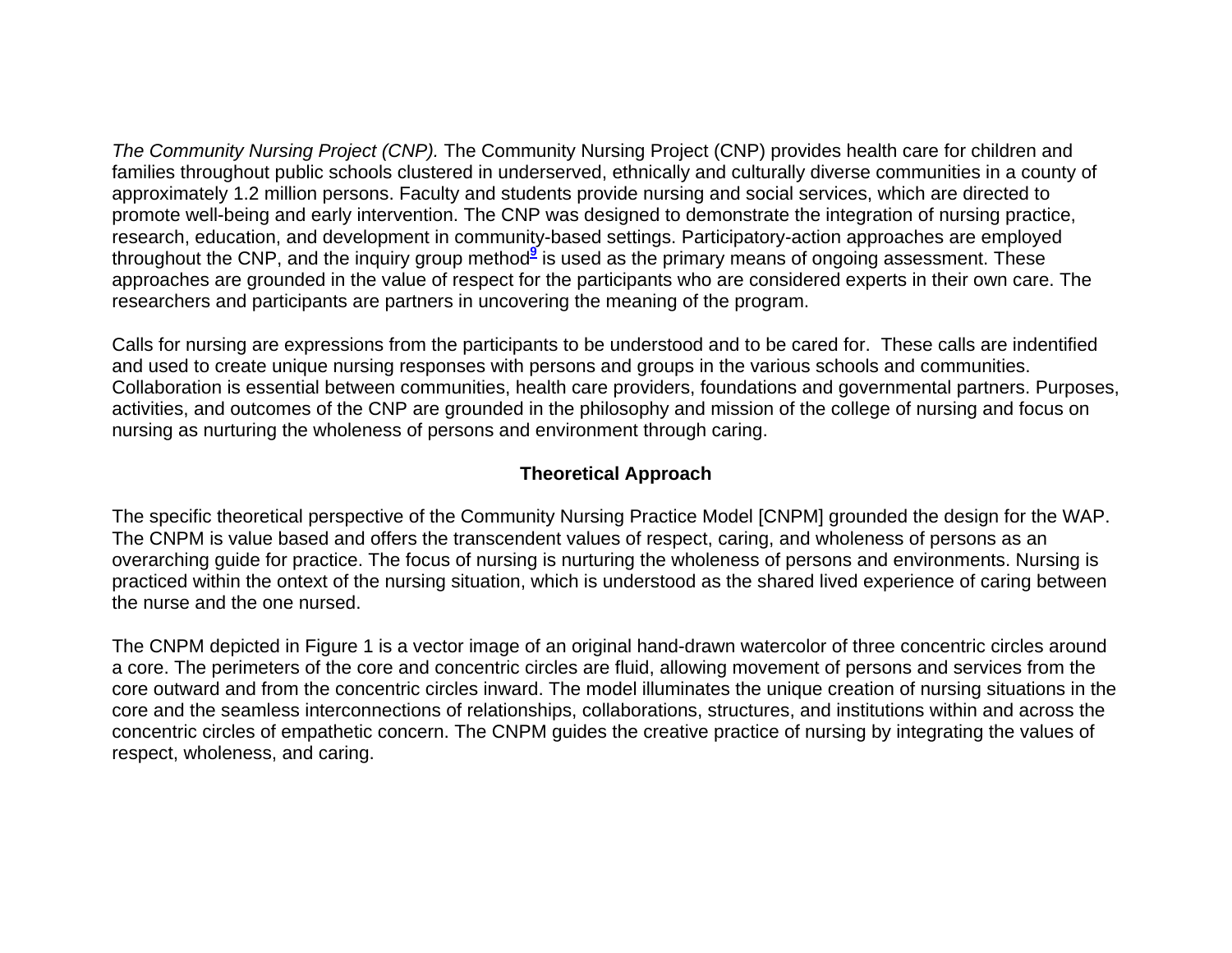The CNPM supports an inquiry group method approach to gain insight into the calls for nursing from nursing situations. The inquiry group method**<sup>10</sup>**is defined as a route to know other questions through the use of focus groups. In-depth, openended discussions are carried out, during which a specific set of pre-determined issues are explored under the guidance of a facilitator. This method values each participant as an expert in the process and creates a deliberative democratic process of inclusion, dialogue and deliberation grounded in the values of respect, wholeness, and caring.

# **The Women Alive Program (WAP)**

The breast health program outreach included the following key components: (1) breast health education, including breast self-exam (BSE) and risk factor reduction; (2) clinical breast examinations (CBE) by nursing faculty; (3) referral for mammograms; (4) case/care coordination for ongoing support of health practices or treatment; (5) selection and training of community members as *navigators* to assist with program design and treatment interventions; and (6) ongoing evaluation using inquiry group method.

Community outreaches were organized and supported by faculty, staff, clergy, and various community leaders. Access to the diverse communities was achieved initially by utilizing a local Haitian radio talk show. A group of faculty nurse practitioners was organized to participate as guest panelists on a popular radio program broadcast from a Haitian American radio station. The program had a large listening audience on Sunday afternoons and was conducted in Haitian Creole and French. The talk show host announced the program as a breast health initiative to invite community churches to participate in the outreaches. The faculty panel answered questions on the air related to breast cancer, screening protocols, and the services offered for women. Audience listeners were invited to contact faculty of the CNP for more information or to arrange an outreach. The response from church pastors was overwhelming. Forty-seven WAP outreaches were offered; 1,337 women participated, relationships were established with nine faith communities, eight county schools and district offices, and varied community sites such as Women's Clubs, and Housing Developments.

Most outreaches were advertised from churches, and participation was extended to all persons in the community. The educational component was instruction of breast self-exam (BSE) utilizing breast models and teaching materials such as videos and charts in Creole and Spanish. The educational programs were interactive with nursing students, and RNs and ARNPs engaged the audience to facilitate language and hands-on learning. Prior to each outreach, the site was surveyed for the possibilities of creating private examination areas to be set up at the outreach. These areas afforded the nurses and women an intimate atmosphere to promote authentic presence and to foster a caring environment. Several church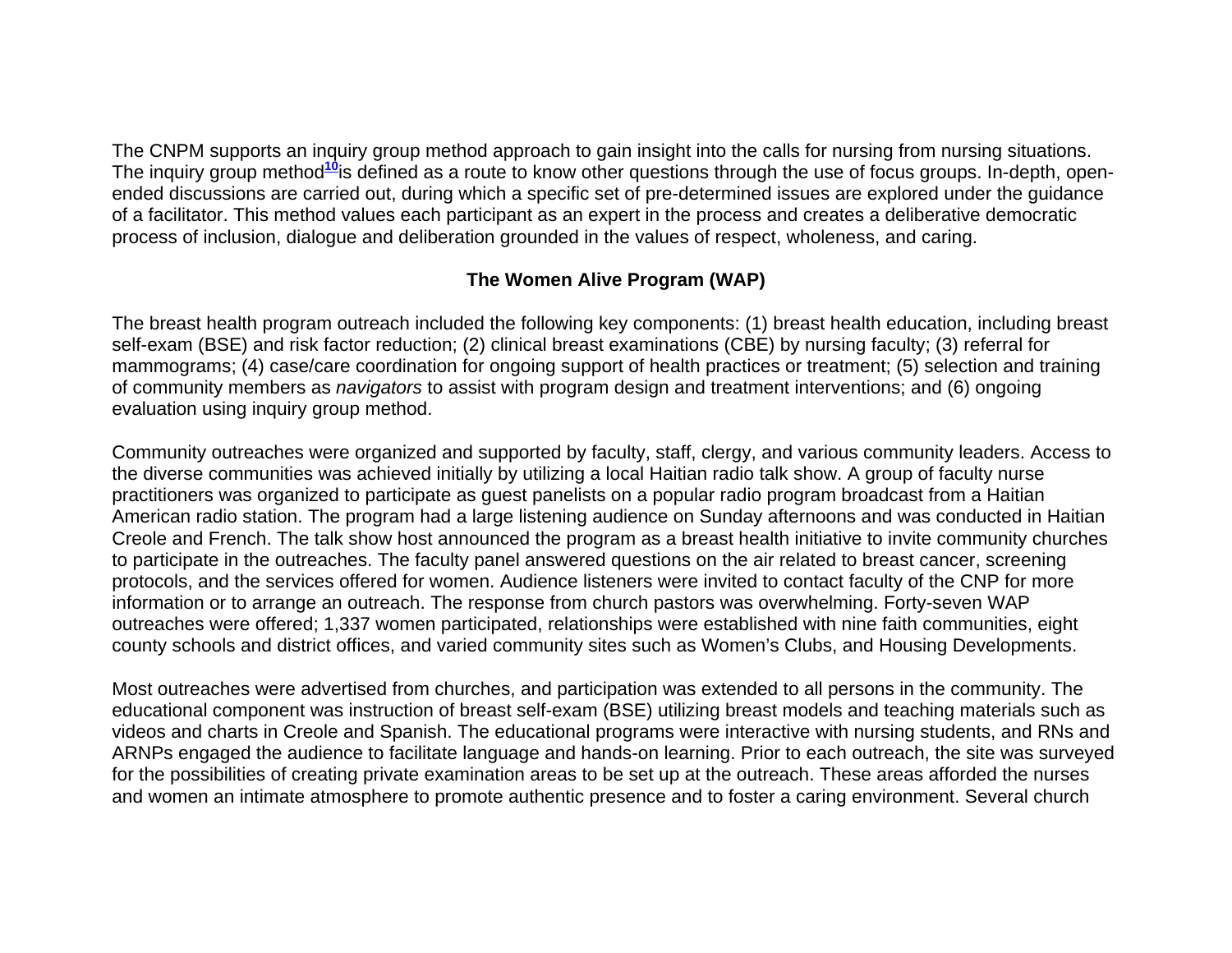pastors made extraordinary efforts to provide portable exam rooms in church halls and hung with white shower curtains for privacy. The faculty and staff added to the nurturing environment with crisp sheets, soft background music and an infusion of natural calming oils. One pastor arranged the pews in the back of the church to accommodate women for learning BSE in a recumbent position. Each church had volunteer female parishioners to help with translations and organization of the outreach. A mammogram van was scheduled to be available on site at each outreach.

Women who met the ACS guidelines for screening mammography were provided with on site services. A CNP nurse or navigator accompanied women who required diagnostic mammography, ultrasound, or needle biopsy to referral agencies. The services were provided without charge if the women did not have insurance or stated they were unable to pay for such services. The desired impact on the target population was to empower the women with knowledge and confidence to access the health care system. The actual impact was to provide services for women who did not have the ability to access services due to lack of knowledge or financial resources.

Following is an overview of outcomes:

- 1. During the first quarter of the funding period, advanced registered practice nurses under the protocols of the county health department and supervising physician conducted breast examinations. Early on, the grantor decided to suspend the clinical breast examinations and directed efforts focus on teaching self-breast examinations.
- 2. Mammogram referrals (n=74) were generated and followed established program guidelines. The guidelines included: (a.) women over the age of 40, (b.) no previous mammogram, (c.) a palpable lump and (d.) had no health insurance or ability to pay.
- 3. The navigator concept was developed, a community member who would facilitate access to healthcare. A navigator, fluent in Haitian Creole and English, was hired and trained. A training manual was compiled and ongoing continuing training was provided. The navigators made all the difference in obtaining the care needed to follow through with breast health issues.
- 4. Care management was provided for the 74 women who needed mammograms. Each woman, due to language barriers and unfamiliarity with the health care system, was paired with a navigator to complete the care process in securing mammograms and follow-up care as needed. Many women needed just an hour to schedule a mammogram and learn about what to expect. However, for the four women who needed follow-up care, the navigators spent many hours to secure additional services, schedule and transport to tests or treatments and to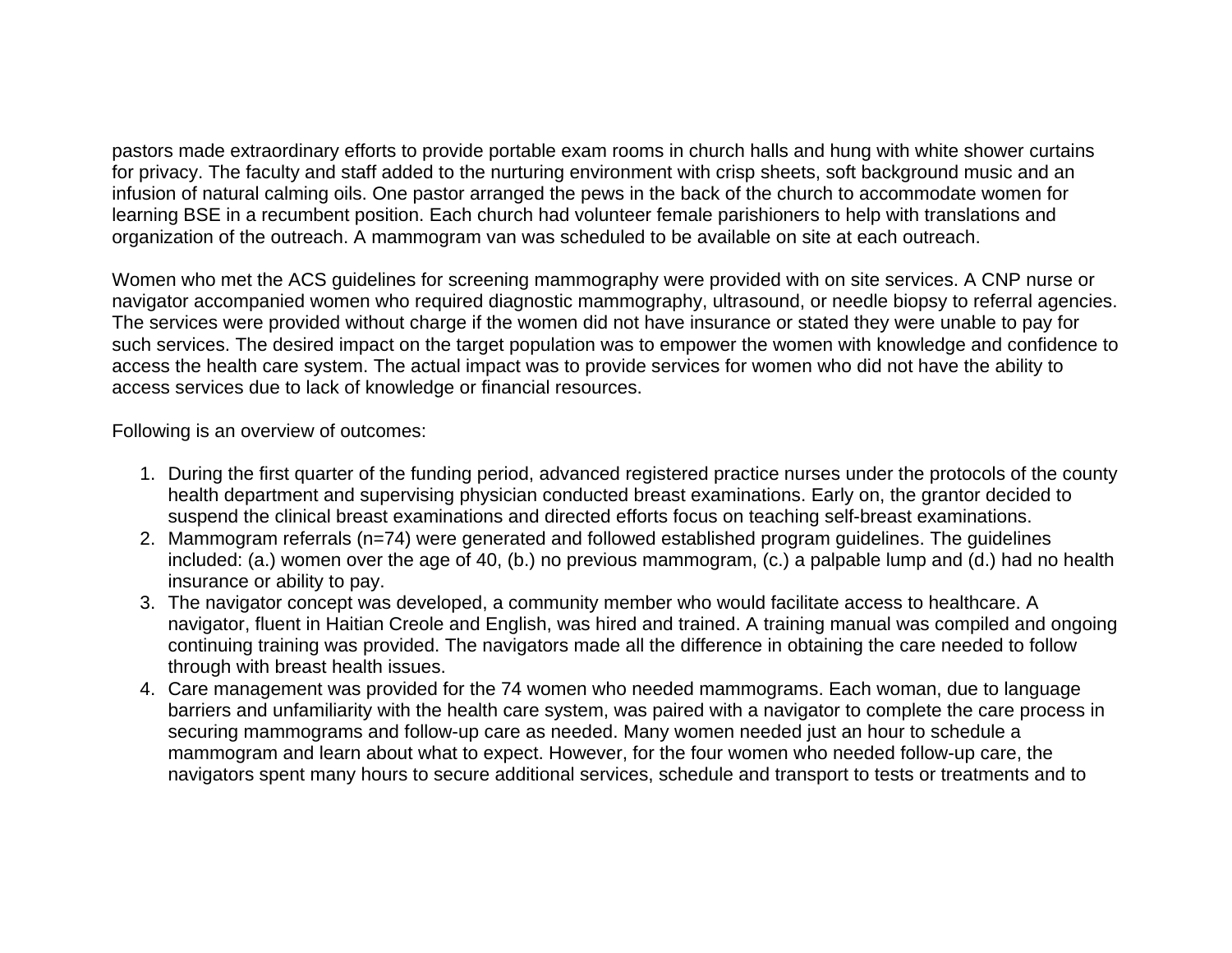follow-up with received reports and recommendations. For one woman, the care management process required the navigator to make over 60 contacts with the client or healthcare providers.

5. Inquiry group method was used for assessment and evaluation. Twenty-four inquiry groups were conducted across the county to establish the program reflective of the community's hoped-for care, culturally appropriate care methods, and for evaluation of the care provided.

#### **Method**

#### *Design*

A qualitative descriptive design was used to collect and analyze data from women (n=26) who participated in the WAP. The inquiry group method guided the process of exploring what it was like to participate in the "Women Alive" breast health program. The method was expanded from a traditional concept of a focus group and was grounded in the values of respect and caring. The method was a good fit to assess and evaluate health programs in diverse communities. Data gathered through this method provided information about individual and collective strengths, resources, and needs. Inquiry group method guidelines include the following:

- Introduce self and participants
- Describe the purpose
- Establish the time frame and expectations
- Ensure confidentiality of all responses
- Review values of the CNPM model, e.g. co-participants are expert in self-care
- Ask the first question and invite the group to quietly reflect on the question
- Gather responses and thank each co-participant
- Reflect and summarize what was heard after the session and ask the group for confirmation or clarification

# *Ethical Considerations*

Approval for conducting the study was obtained from the Institutional Review Board at the researchers' university. Informed consent was obtained from all co-participants prior to the study. The consent was available in English, Spanish and in Haitian Creole and trained language facilitators were available to read the consent if requested. Confidentiality was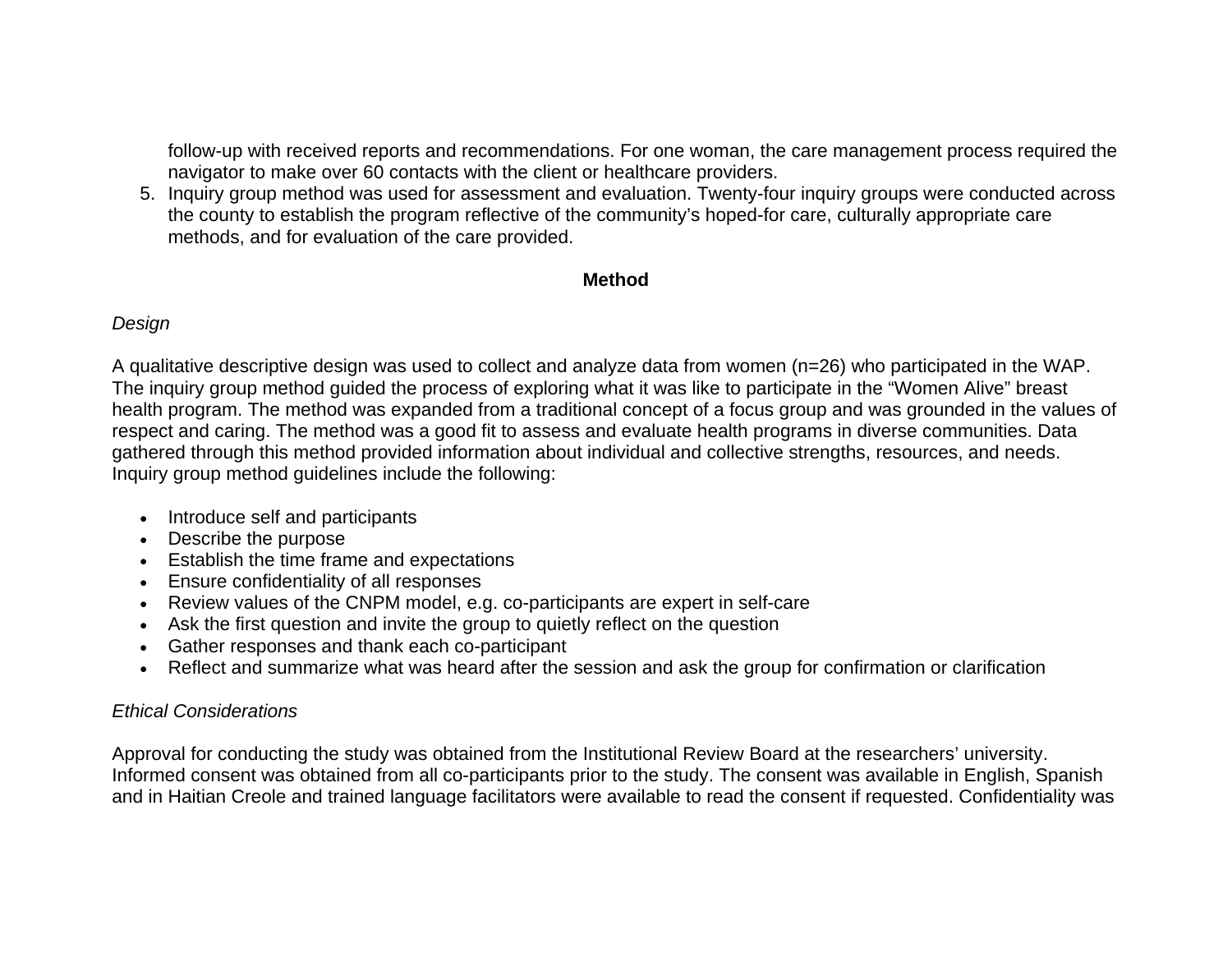maintained by the investigators. Transcriptions of the tape recordings and field notes use code names and have been stored in a secured area by the investigators. In addition to the ethical protocols, the investigators took the deliberate ethical stance of respect for each participant's voice.

#### *Setting*

Eight semi-structured inquiry groups took place at sites convenient for both the co-participants and researcher. Most groups were conducted in private offices in churches. The sites included five churches of various denominations and 3 school based wellness centers that were part of the service are of the CNP. The geographical locations included rural and urban communities. Some of the groups were conducted at night after church services to accommodate the women.

#### *Participants*

A snowball sample of 26 women between the ages of 35 to 50 consented to participate in the study. The sample size was not pre determined as all women were welcome to participate. Due to transportation issue and language barriers of the target population the intention of the researchers was to meet the needs of the women .The number of women in each group varied from one to 6 participants and this did not detract from the richness of the interview. Program navigators contacted several WAP co-participants by phone to inform them of the proposed inquiry group meetings. The coparticipants spread the word to other women. Five of the co-participants spoke English, 16 spoke Haitian Creole and 5 spoke Spanish. Demographic information of the participants was limited to age and self identified culture/ethnicity. Due to the politically sensitive issues related to immigration women were not asked to identify their immigration status or place and type of employment. In the initial planning stages of the WAP church leaders implied that women may be reluctant to participate in a health promotion program if they were required to furnish 'papers' or documents that identified immigration status..

## *Procedures*

The focus groups interviews were conducted in English, Spanish or Haitian Creole with the assistance of trained language facilitators in a group format that lasted about 30 minutes. Women who needed language clarification were informed to let the language facilitators know when translation was needed. Each focus group was audio tape recorded. The specific questions asked to all groups were: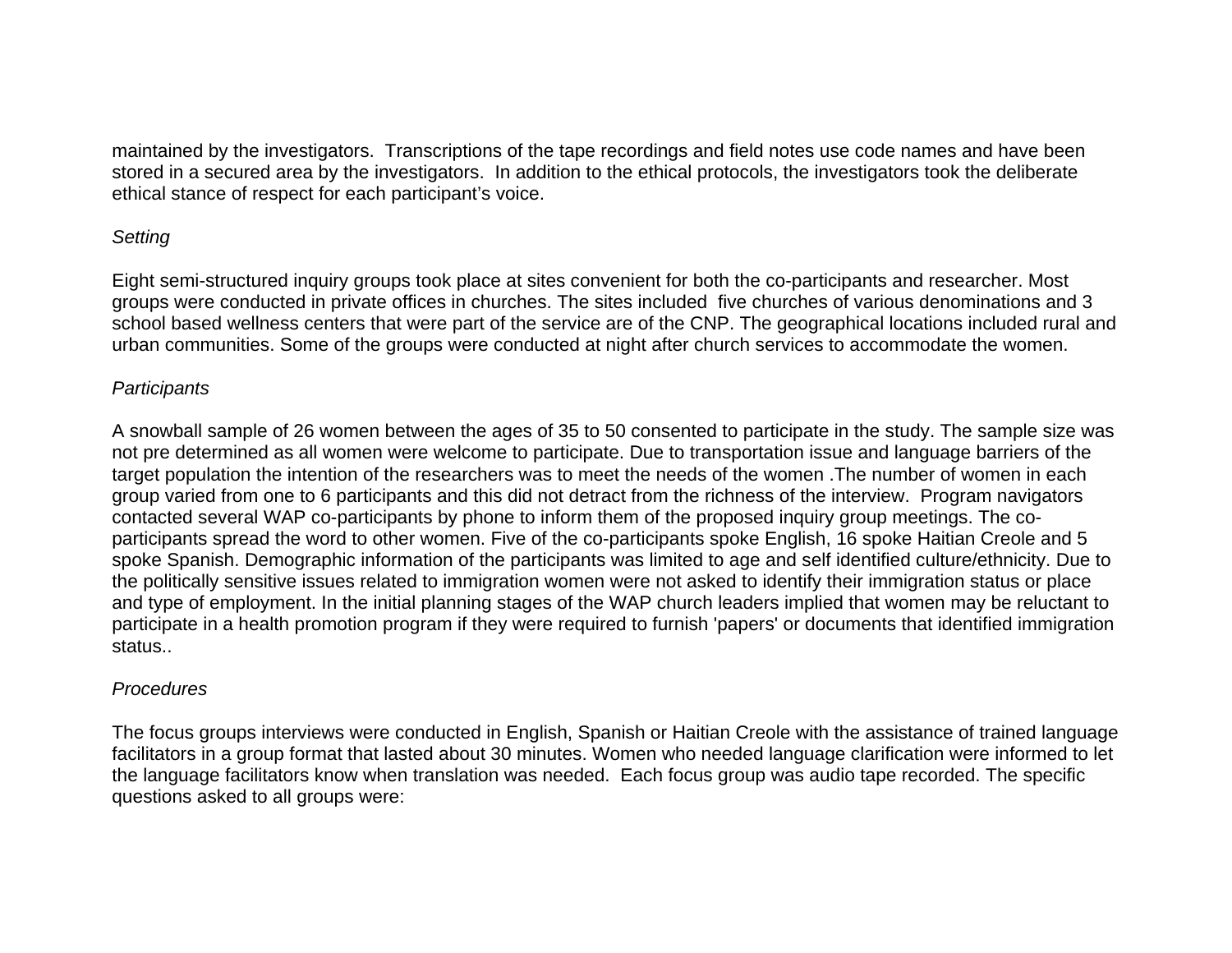- 1. What was it like for you to come to these education meetings with the nurses?
- 2. What was it like for you to learn how to examine your breasts?
- 3. How did the navigator help you get a mammogram, go to the health care provider, or go the hospital for care?

Before proceeding to the next question, the participants were asked if they had anything more to add. All of the women did not verbally respond to each question and some would nod to as a sign of agreement. Due to the complex nature of data collection with speakers of more than one language it was not possible to identify each speaker in the audio tapes.

The audio tapes were transcribed by the language facilitators immediately after the groups were conducted to verify any inconsistencies due to language with the participants. The researchers conducted a content analysis of the inquiry group data. Each researcher independently read the transcripts to identify key words, phrases, and significant statements. The researchers met on several occasions to compare and contrast their initial findings and then collaborated to reach a mutual consensus of the identification of the themes. Saturation was achieved when the researches mutually agreed that no new themes emerged. A reflexive approach was used to verify the meaning in context of the descriptors. To improve the credibility of the transcriptions, Haitian Creole interpreters were consulted to verify the data. Reflection on the data offered the opportunity to hear unique calls for nursing that gave direction for creation of nursing responses.

## *Analysis*

The researchers conducted a content analysis of the inquiry group data. Each researcher independently read the transcripts to identify key words, phrases, and significant statements. The researchers met on several occasions to compare and contrast their initial findings and then collaborated to reach a mutual consensus of the identification of the themes. A reflexive approach was used to verify the meaning in context of the descriptors. To improve the credibility of the transcriptions, Haitian Creole interpreters were consulted to verify the data.

# *Findings*

Four themes were identified from the data: *opening, discovery, empowerment*, and *gratitude*. The women's voices highlight the success of gathering for this upstream program. The discussion below offers direct quotes and interpretations of the women's' experiences.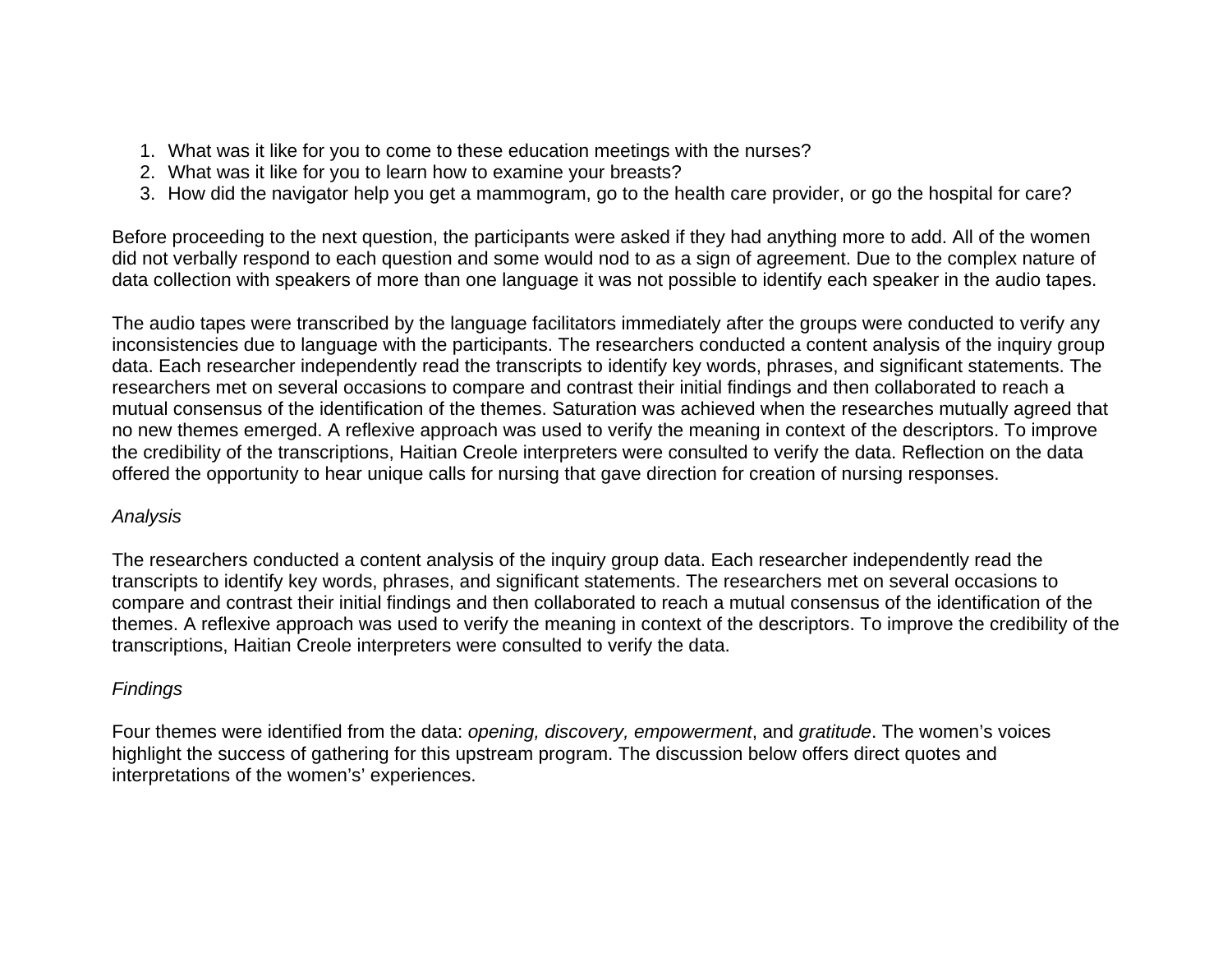*Opening.* This theme was brought forth by the women's description of being invited to participate and being welcomed into this program. They felt respected for who they were and what they brought to the process. Their comfort level allowed them to be open to share and to hear the health messages of self-care and breast care.

"When I learned the nurses were coming to our church, I didn't go to work that day so I could participate."

"A lot of women turn a deaf ear."

"Some are afraid of what they may find."

"I have a fear of being cut."

"Some women are really ashamed, that I know because I was like that. I don't want to be one of those women that have it metastasize and go through chemo and have my hair fall out. I am HIV and I would probably die."

*Discovery.* This theme emerged from the women's discussion of learning how to care for themselves and for others in their family and community. Women were eager to express how they embraced learning to care for themselves through self-discovery.

"I am very happy because I gave birth to 10 kids and I have never had anything like this, and now I found the program, I feel happy."

"I never thought about examining my breasts before, I learned the correct way and taught my daughter."

"We had a gentleman in our group. He said his wife never had a breast examination. He learned how to examine her breast and was taking it back home—he was an inspiration to me."

"It was my first time, at 42, to examine my breasts by hand."

"I thought just touching your breasts was examining your breast and it wasn't."

"I didn't know anything about this when I was in Haiti."

*Empowerment.* The women's sharing of how they were now caring for themselves illuminated this theme. They acknowledged the transformation of making healthy choices everyday and learning to live with the choices. Women felt enlightened by knowledge and empowered to change their attitudes and behaviors.

"We did not know what to do but because of the program it showed us how to check every month. It made a lot of changes, a lot of changes."

"I used to feel my doctor would always find everything that was wrong with me."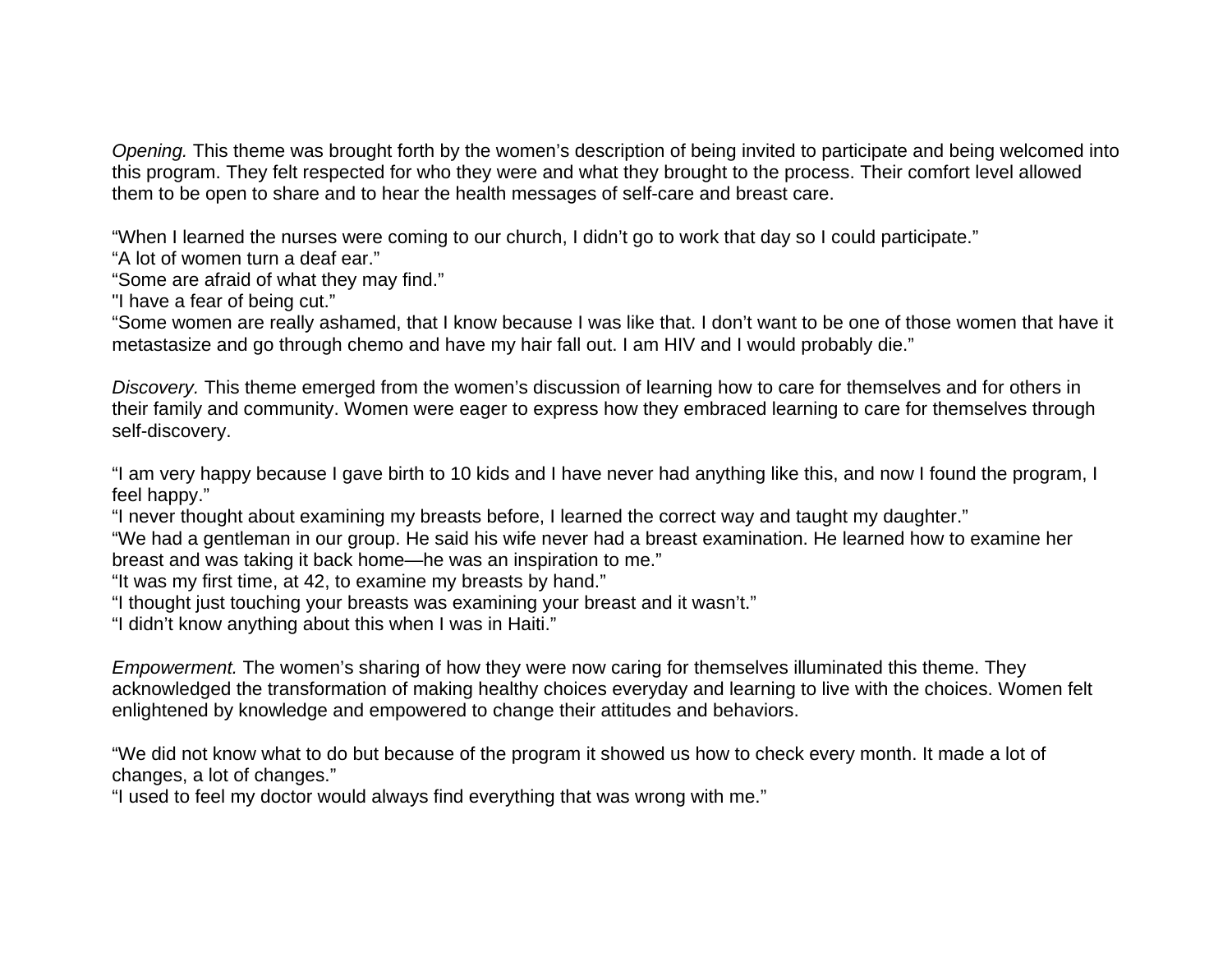"I can promote it among my race of people because we know in the Black community it is almost unheard of women doing breast examinations at home."

"We are doing something for our own health."

"We used to neglect our breast, now we pay attention and keep our eyes close on them."

"It is better to prevent than lament."

"Before I didn't care and now I do care."

*Gratitude.* This theme flowed from the women's voices of thankfulness to the nurses, to the program, and to God for being part of this experience set in the context of respect, caring, and wholeness of person. Expressions of gratitude were offered with a sense of relief and assurance of well-being.

"After my surgery, when I lay down sometimes, I am thinking, when will I have the opportunity to thank this group of nurses."

"I hope you have the courage to continue doing this beautiful work because there is lots of people like me who don't have insurance."

"We thank the Lord. Thank you Jesus."

"May God bless everyone for their hard work."

"My last visit to my doctor, he told me that the lump I have is not cancer, thank you for helping me get the care I needed."

The WAP was developed from the core values of respect, caring, and wholeness of others and offered the context for minority women:

- 1. To recognize an opening in the community to access breast health promotion;
- 2. To discover the process of self-care and the empowerment of knowledge; and
- 3. To express gratitude and hope.

This upstream approach focused on providing the participants access to compassionate, competent nursing care, developed from an understanding of the context of the women's lives.

## **Discussion**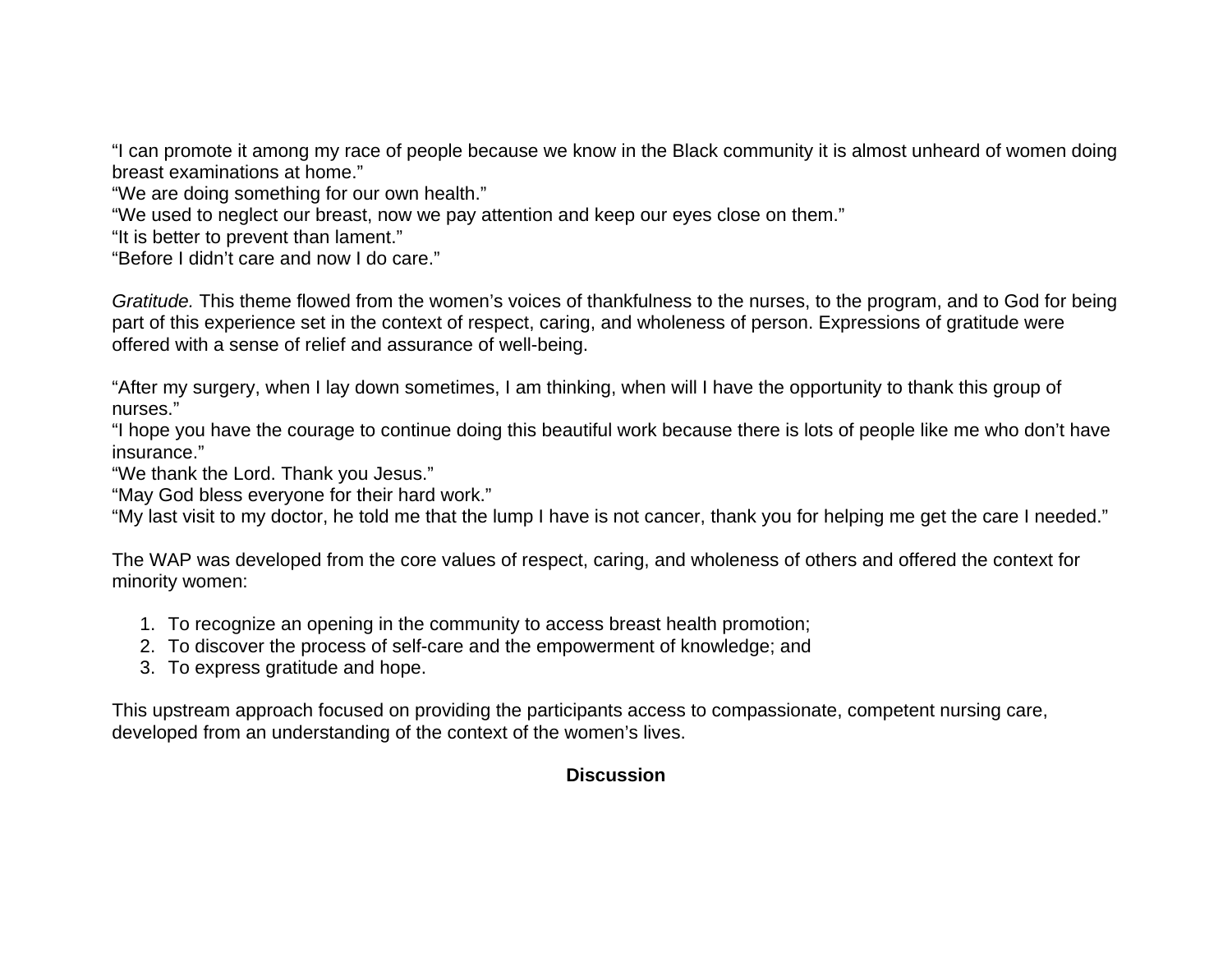The inquiry group method, defined as a route of knowing in which each person is an expert in the knowing of their experience, was used to design and evaluate the WAP. The value of respect was lived out by the nurse and co-participant as each listened and honored the other's views. Essential to this process was the nurses' commitment to create an environment of caring and respect where each feels safe to share. The descriptors in the data exemplified the reciprocity of respect and caring.

A major strength of this program was collaboration: funding from a foundation; development, implementation, and evaluation by a college of nursing's faculty and staff; and partnership with community churches and health care providers. The partnership with community churches was an essential component of the program. Faith-based health promotion initiatives have provided opportunities to access minority populations as churches are recognized as community institutions that have the ability to shape and influence social and religious norms in communities.**11-13** The role of the clergy may also have influenced positive attitudes toward health and well being through spiritual support and prayer. These establishments have a presence in the community and can provide opportunities for minority health promotion or for those persons who may be disenfranchised, marginalized or without access to care.**14,15** The CNPM guided the outreach program for more than 1,300 ethnic minority women and provided them with an opportunity to experience upstream breast health promotion.

Minority populations are frequently underserved, especially for upstream health promotion programs. A lack of participation, inaccessibility and language are limitations in conducting research. Although in this study the data collection method afforded the women an opportunity to voice their experiences, a limitation of this study was the difficulty of transcribing the audio taped data. Some of the recordings were simultaneous speeches of more than one speaker and in two languages.

The authors reflected on their divergent views about how to approach limitations in the preparation of the manuscript. A consensus was reached to include the section to inspire other nurse researchers who are intent on reducing the gap in knowledge about health promotion for minority women. Nurse researchers must persevere and demonstrate flexibility with data collection procedures that are complicated by language barriers and address these limitations with candor. More importantly, nurse researchers must express humility and collaborate with trusted community members/navigators as translators who understand the socio-cultural context of the data collection procedures.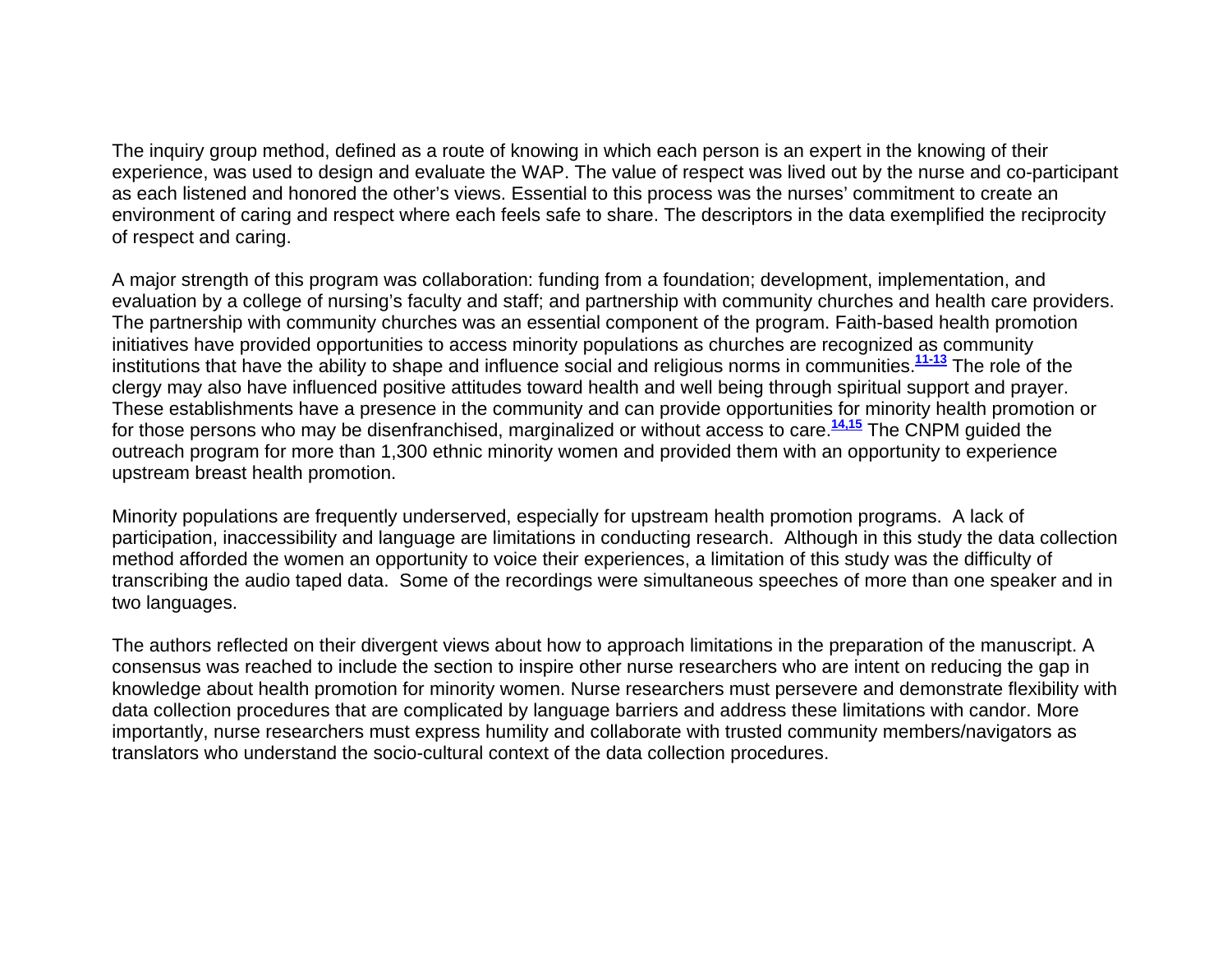The findings of this study offer a unique upstream approach to breast health education for minority women and the evidence of the usefulness of this approach to practice. The focus on the context of the women's lives provided the structure for the unfolding of this community based program in familiar and convenient locations, the women's churches, using language facilitators

The call to move health care into community settings challenges traditional hospital based practice courses and causes nursing faculty to ask "How should nurses be educated in community nursing?" How nurses should be educated to be authentically present for others to nurture and care." How should nurses be educated to care for minority groups of women? This study illuminates the usefulness of a community nursing practice model to not only guide practice but also to prepare students to provide nursing care in settings where people live, work, pray or play.

## **Conclusion**

*"We didn't know what to do before but because of this program you showed us how to check our breasts every month. We made a lot of changes."* These words, introduced at the beginning of this paper, identify the values of caring, respect and wholeness of persons in gathering women upstream for health promotion activities. Grounded in upstream approaches to health promotion the WAP was developed from a particular theoretical perspective, the CNPM, and the transcendent values of caring, respect, and wholeness of persons. The faculty and staff were inspired to practice from these values and to reach out and through the concentric circles, strengthening and widening the web of relationships with colleagues, clients and community members.

## **References**

- 1. American Cancer Society(ACS). 2009-2010. *Breast cancer facts & figures*. Retrieved January20, 2011, http://www.cancer.org/downloads/STT/500809web.pdf.
- 2. Chu, K. C., Miller, B. A., & Springfield, S.A. (2007). Measures of racial/ethnic health disparities in cancer mortality rates and the influence of socioeconomic status. *Journal of the National Medical Association, 99*(10), 1092-1104.
- 3. Meade, C. D., Menard, J., Thervil, C. ,& Rivera, M. (2009). Addressing cancer disparities through community engagement: Improving breast health among Haitian women. *Oncology Nursing Forum, 36*(6), 716-722.
- 4. Centers for Disease Control and Prevention (CDC). (2010). *MMWR: Morbidity & Mortality Weekly Report, 59* (26), 813–816.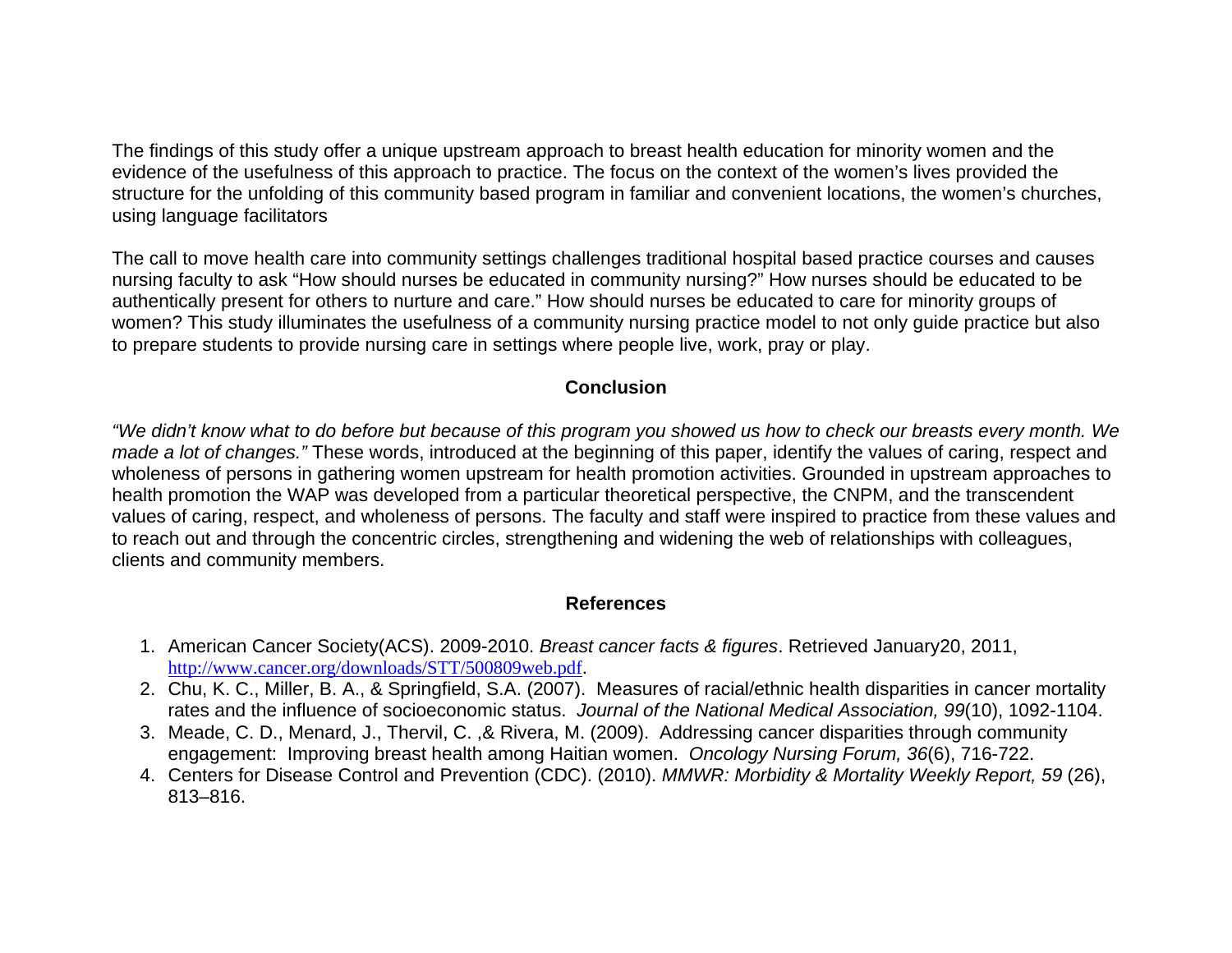- 5. Masi, C. M., Blackman, D. J., & Peek, M. E. (2007). Interventions to enhance breast cancer screening, diagnosis, and treatment among racial and ethnic minority women. *Medical Care Research & Review, 64* (5), 195S-242.
- 6. Cronam, T. A., Villalta, I., Gottfried, E., Vaden, Y., Ribas, M., & Conway, T. L. (2008). Predictors of mammography screening among ethnically diverse low-income women. *Journal of Women's Health, 17* (4), 527–537.
- 7. Avis-Williams, A., Khoury, A., Lisoicz, N., & Graham-Kresege, S. (2009). Knowledge, attitudes, and practices of underserved women in the rural South toward breast cancer prevention and detection. *Family & Community Health, 32* (3), 238–246.
- 8. Spurlock, W. R., & Cullins, L. S. (2006). Cancer fatalism and breast cancer screening in African American women. *American Black Nursing Faculty Journal, 17* (1), 38–42.
- 9. Parker, M., Barry, C., & King, B. (2000). Use of inquiry method for assessment and evaluation in a school-based community nursing project. *Family & Community Health, 23* (2), 54–61.
- 10. Parker, 2000.
- 11. Baruth, M., Wilcox, S., Laken, M., Bopp, M., & Saunders, R. (2008). Implementation of a faith-based physical activity intervention: Insights from church directors. *Journal of Community Health, 33,* 304–312.
- 12. Frank, D., & Grubbs, L. (2008). A faith-based screening/education program for diabetes, CV, and stroke in rural African Americans. *Association of Black Nursing Faculty Journal, 19* (3), 96–101.
- 13. Watts, B. A., Merrell, J. Murphy, F., & Williams, A. (2004). Breast health information needs of women from minority ethnic groups. *Journal of Advanced Nursing, 47* (50), 526–535.
- 14. Kramish Campbell, M., Allicock, M., Hudson, M., Blakeney, N., Paxton, A., & Baskin, A. (2007). Church-based health promotion interventions: Evidence and lessons learned. *Annual Review of Public Health, 26*, 213–234.
- 15. Gullette, M. M., Brawley, O., Powe, B., & Mooney, K. (2009). Religiosity, spirituality, and cancer fatalism beliefs on delay in breast cancer diagnosis in African American women. *Journal of Religion and Health, 49* (1), 62–72.

## **Figure 1**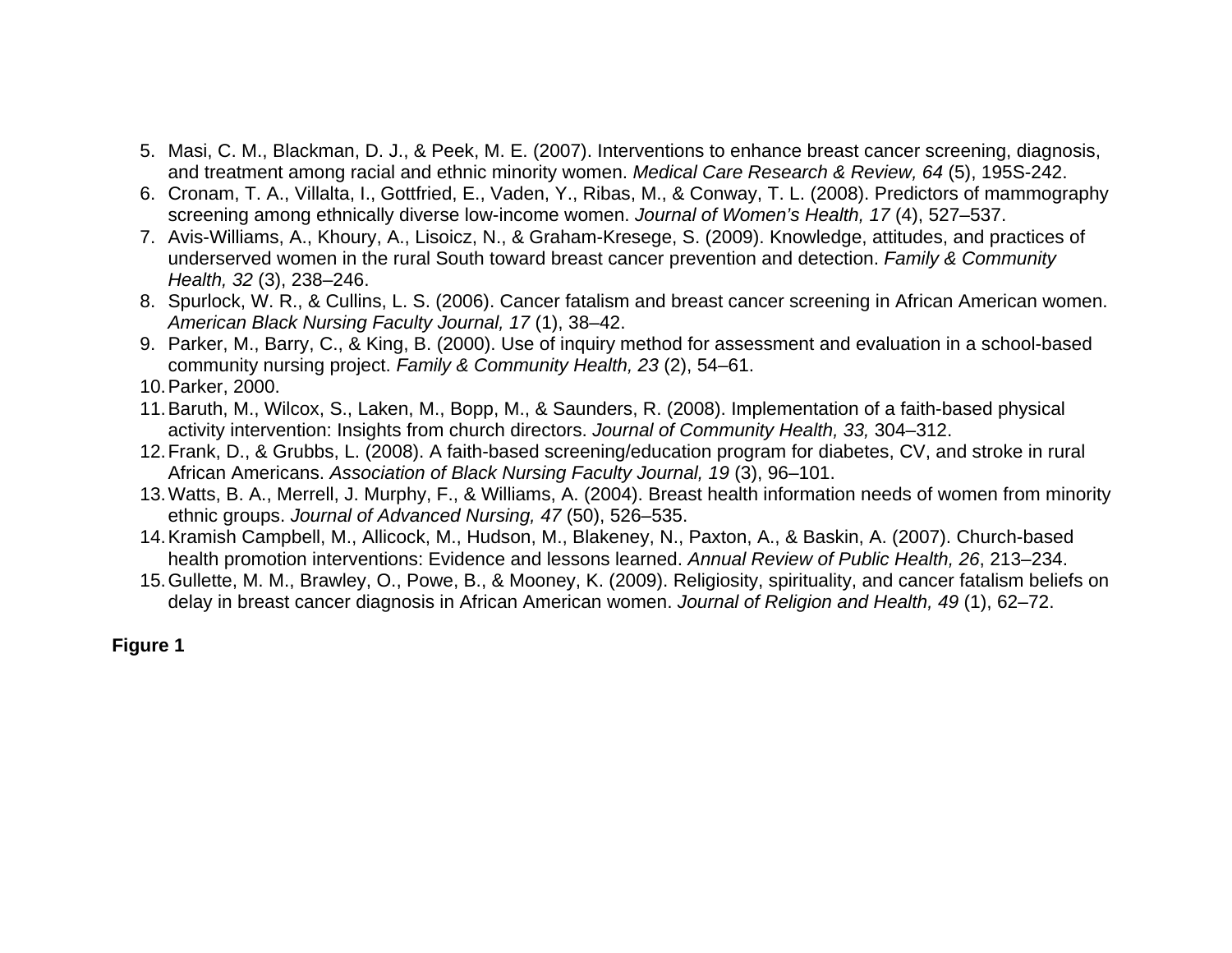# **The Community Nursing Practice Model: Concentric Circles of Empathetic Concern**